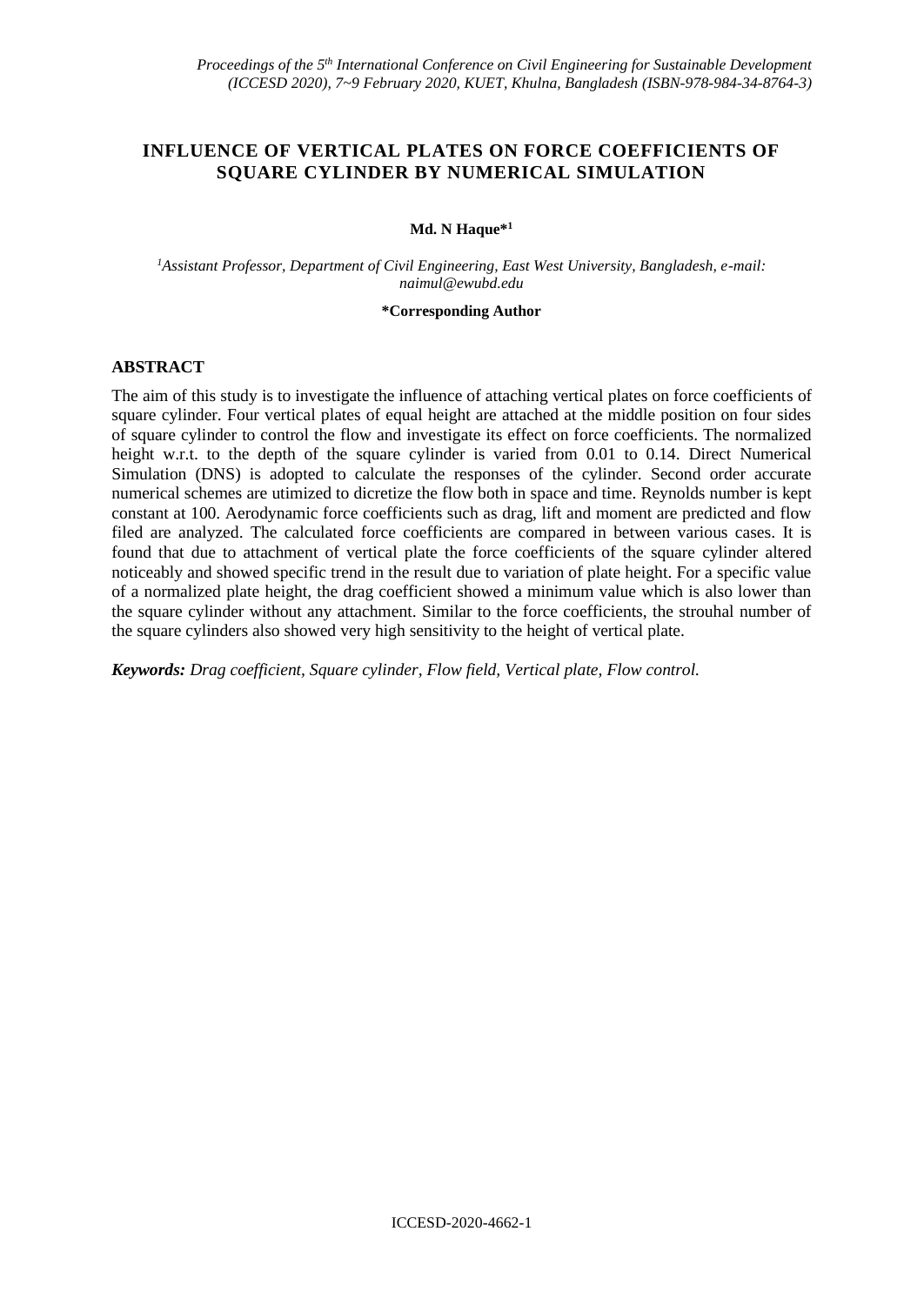# **1. INTRODUCTION**

Flow around bluff bodies has drawn the attention of engineers of various fields such as civil, mechanical, chemical, naval and aerospace engineering etc. due to its huge practical application. Reduction of force coefficients, especially the drag force coefficient by understanding the flow mechanism is one of the main interests to optimize the design. Past researchers explored various active and passive control systems to reduce the force coefficients and improve the flow field. Among the passive control systems, the effectiveness for wake control of circular cylinder by attaching a horizontal plate (splitter plate) at the downstream side of the circular cylinder was shown by Roshko (1954). The mechanism of splitter plate for square cylinder was different as the leading edge separated flow goes at the downstream with large side bubbles (Doolan 2009). Over the time, a number of other effective passive control systems have also been invented for square cylinder and their effectiveness have been investigated at various Reynolds number.

Shiraishi et al. (1986) experimentally investigated the influence of corner cut on square cylinder and found that corner modification significantly reduced the drag and fluctuating lift coefficient. The influence of corner cut, recession and roundness was experimentally investigated by Kawai (1998). Among the three methods, the corner roundness was the most effective to suppress the aeroelastic instability. Tamura and Miyagi (1999) found that the square cylinder with corner cut and roundness have lower drag both in smooth and turbulent flows. Suppression of fluid force on square cylinder by putting a small bluff body was achieved by number researchers. Lesage and Gartshore (1987) placed a small rod, Igarashi and Ito (1993) placed a square prism, Sakamoto et al. (1997) placed a flat plate the upstream of the square prism and successfully decreased the fluid forces on the square cylinder. A variant of this method, by placing a control cylinder at the shear layer for forced reattachment of



Figure 1: Side view of the square cylinder with vertical plate

flow to reduce the drag coefficient was achieved by Igarashi and Tsutsui (1989) and Shakamoto et al. (1991). A reduction of both in drag a lift force coefficient was obtained by Dey and Das (2015) by attaching a triangular thorn at the upstream face of the square prism. The reduction in drag was obtained mainly due to the weakening pressure and friction drag. By placing multiple small square prisms around the square cylinder, the reduction of drag force was obtained by Islam et al. (2017 and 2018).

In relation to this, in the present study vertical square plates are attached at the side faces of a square cylinder to improve the aerodynamic responses. Fig. 1 shows the side view of the square cylinder. As the plate is attached at the all four side faces of the cylinder, the dependency of performance on the direction of the flow has reduced. The normalized height (*h/D*) of the cylinder was varied from 0 to 0.14. The thickness of the plate is constant at 0.005 for all the cases. The aerodynamic responses are predicted numerically at Reynolds number 100. The mean and RMS values of the force coefficients are calculated to observe the influence of attaching the vertical plate at the side face of the square cylinder. Along with the force coefficients, the time dependent vorticity fields are also explored.

## **2. METHODOLOGY**

The flow around the cylinders was assumed as two dimensional and simulated by solving the unsteady incompressible Navier-Stokes Equations as presented below.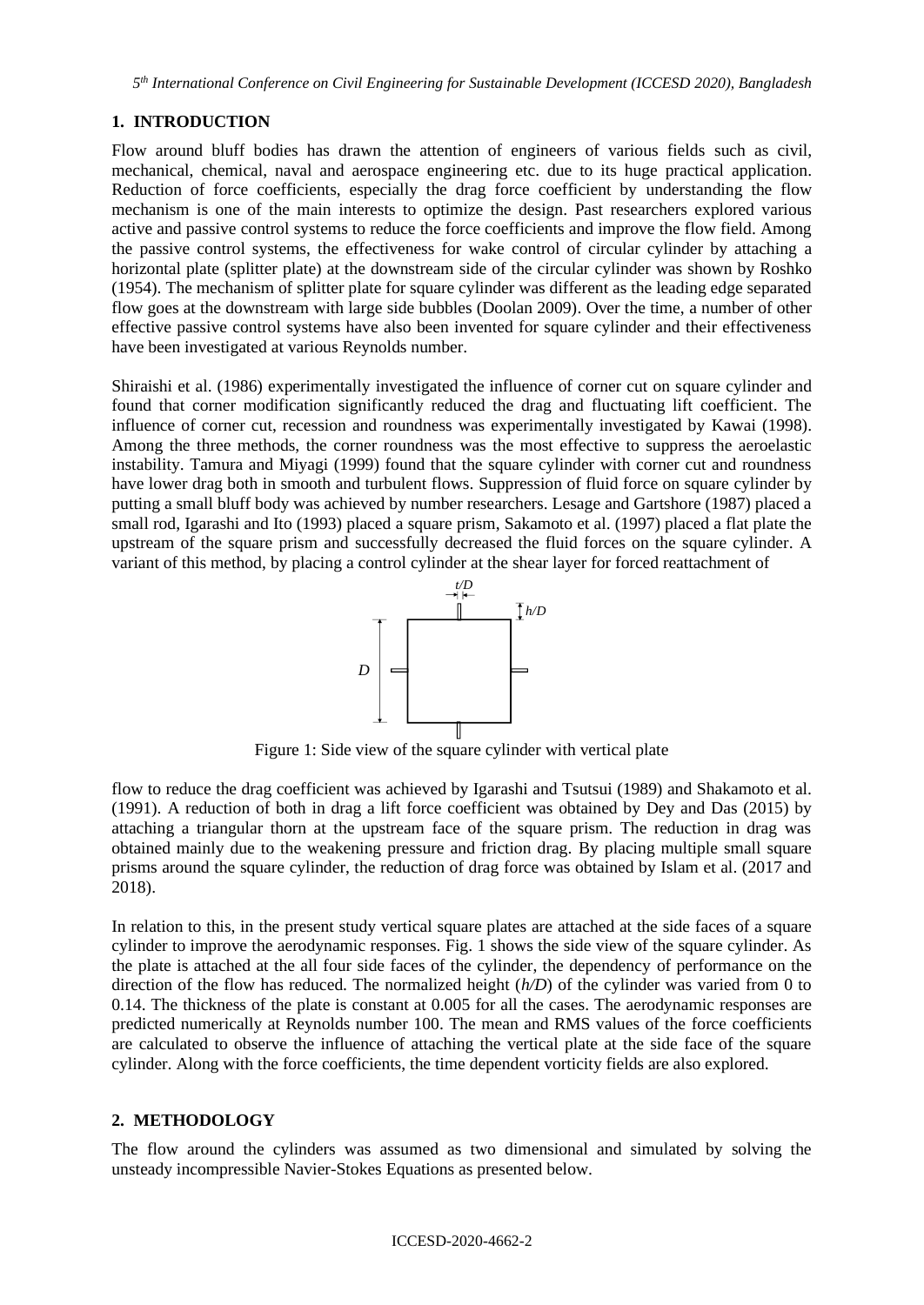*5 th International Conference on Civil Engineering for Sustainable Development (ICCESD 2020), Bangladesh*

$$
\nabla \cdot u = 0
$$
\n
$$
\frac{\partial u}{\partial t} + (u \cdot \nabla)u = -\nabla p + \frac{1}{R_e} \nabla^2 u
$$
\n(1)\n(2)

where  $u$  is the velocity vectors and  $p$  denote the pressure. These dimensionless governing equations are integrated in time using second order accurate backward differentiation method. The convective and diffusive terms are discretized with a second-order accurate central differencing scheme. In space, the governing equations are discretized by the finite volume approach in an unstructured grid system. The pressure-velocity coupled discretized equations are solved by pimpleFoam algorithm which combines the conventional PISO (Pressure Implicit with Splitting of Operator) and SIMPLE (Semi-Implicit Method for Pressure Linked Equations) methods. The domain was sufficiently large. In the horizontal direction, the domain was stretched up to 61*D* (where, *D* is the height of the cylinder) and 25D was stretched in the vertical direction. Non-slip boundary condition was applied on the cylinders surface. The domain was divided into two parts. In the inner domain, finer mesh and in the outer domain, coarser mesh was utilized. A grid size of 0.05D and 0.02D were utilized around the square cylinder and vertical plate, respectively. The grid system, boundary condition and domain dimensions are shown in Fig. 2. A validation study was carried out to examine the reliability of the numerical setup for a square cylinder at Re 100. Force coefficients are compared with past numerical results and very good agreement was found which is not presented here.

### **3. RESULTS AND DISCUSSION**

In two-dimensional analysis, the mean value of drag and rms value of lift force coefficients are two important parameters. All the force coefficients are calculated based on a characteristic length of (*d+2h*). The influence of vertical plate on mean drag coefficient is summarized in fig. 3. As can be seen the addition of vertical plate has great influence on the mean drag force coefficient. With the variation of plate height (*h*), the mean drag coefficient varies a lot. First the drag force decreases gradually with the increase in plate height (*h*), then increases again with the increase in plate height (*h*). For a normalized plate height of 0.09, the magnitude of drag force coefficient is significantly lower than bare square cylinder. The rms value of the lift force coefficient is summarized in fig. 4. Similar to the mean drag force coefficient, the rms of lift force coefficient also shows very high sensitivity to the addition of plate to square cylinder. Unlike mean drag force coefficient, the minimum rms value of lift force coefficient was found for a normalized plate height (*h*) of 0.05. The behaviour of shedding frequency is summarized in fig. 5. As can be seen there are two distinct zone in the shedding frequency. For normalized plate height (*h/d*) from 0.02 to 0.07, the shedding frequency decreases gradually and then increases again with decreasing trend. The instantaneous vorticity plot for normalized plate height (*h/d*) of 0.0, 0.04, 0.09 and 0.14 are summarized in fig. 6. Clear after-body vortex shedding can be seen for all four cases without any distinct variation. To reveal the flow mechanism, especially the reduction of drag force coefficient, further detail flow analysis is required.



Figure 2: Flow domain and grid system utilized in the simulation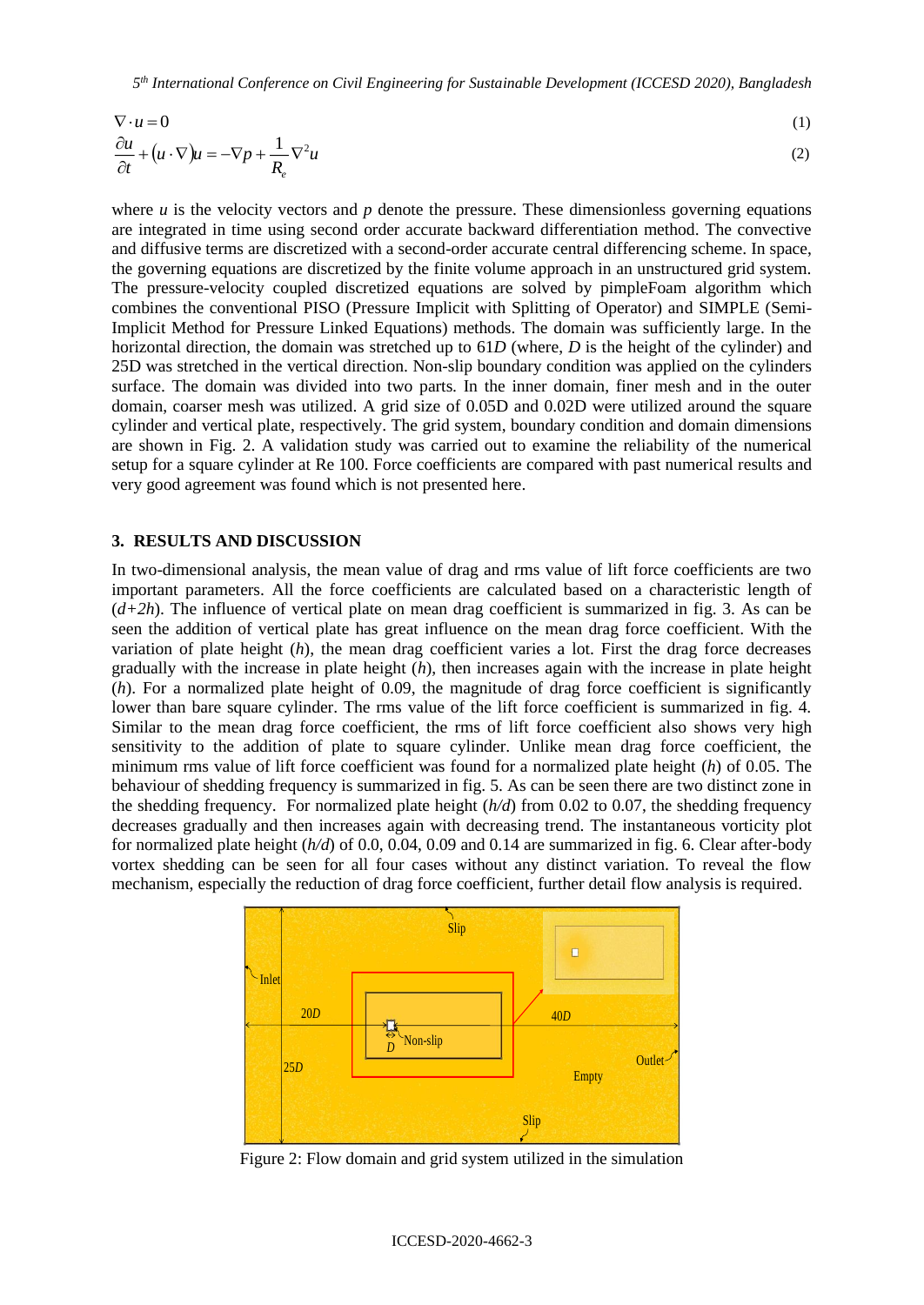

Figure 3: Influence of vertical plate on Mean Drag Force Coefficient



Figure 4: Influence of vertical plate on RMS of lift force coefficients



Figure 5: Influence of vertical plate on shedding frequency of square cylinder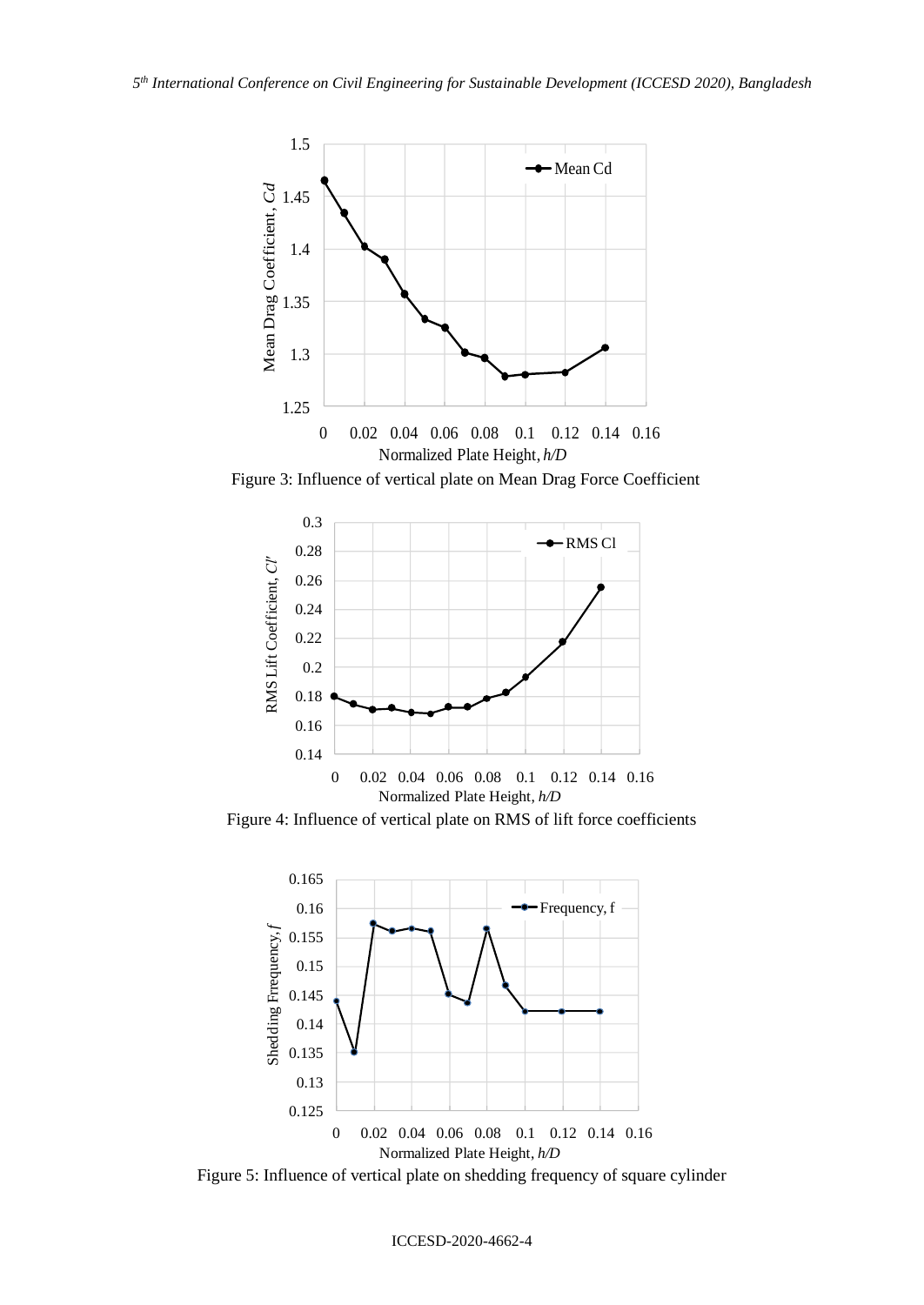

Figure 6: Instantaneous Z-vorticity for square cylinder with vertical plate of various height